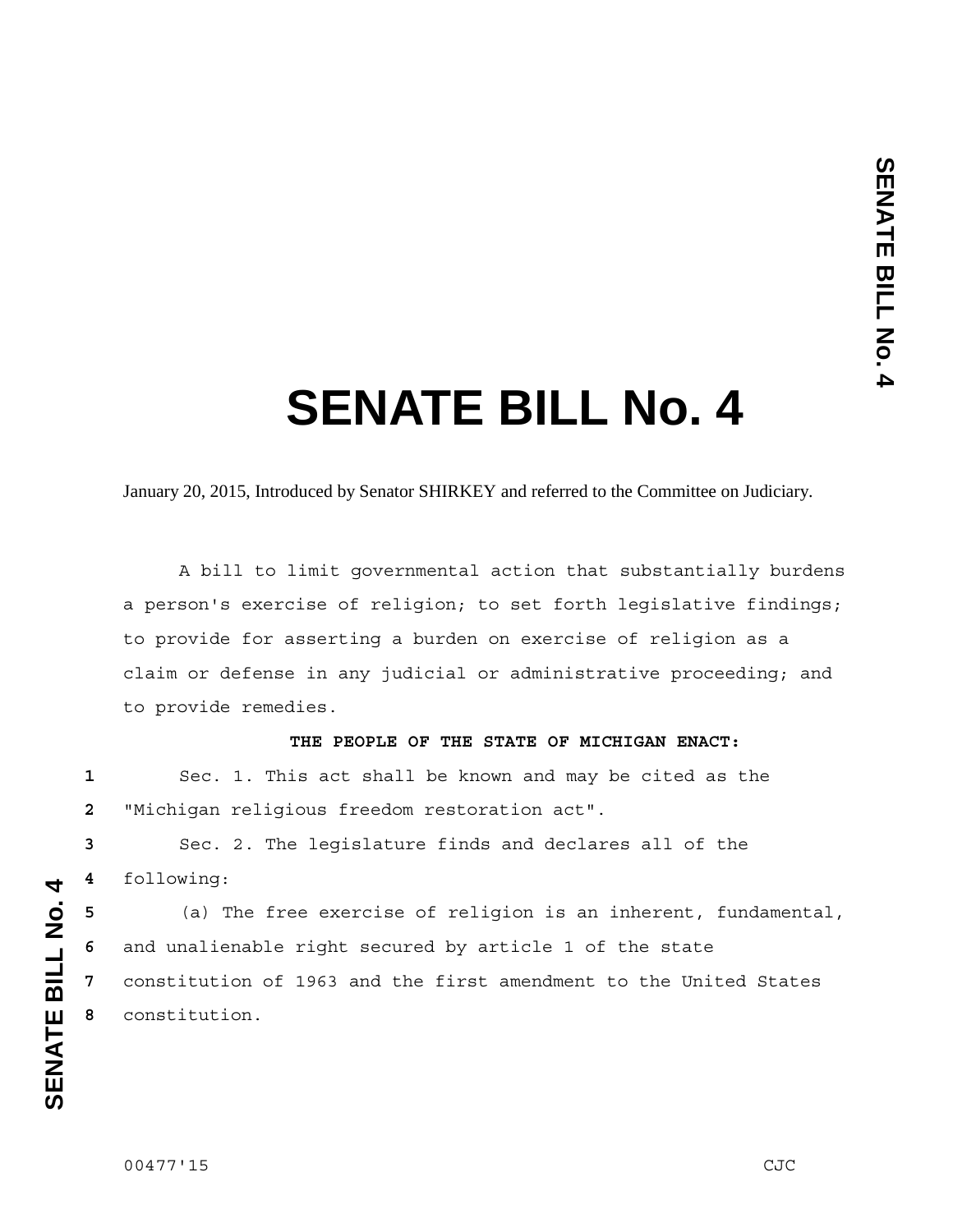(b) Laws neutral toward religion may burden religious exercise as surely as laws intended to interfere with religious exercise.

(c) Government should not substantially burden religious exercise without compelling justification.

(d) In 1993, the congress of the United States enacted the religious freedom restoration act to address burdens placed on the exercise of religion in response to the United States supreme court's decision in Employment Division v Smith, 494 US 872 (1990), which virtually eliminated the requirement that the government justify burdens on religious exercise imposed by laws neutral toward religion.

(e) In City of Boerne v P.F. Flores, 521 US 507 (1997), the United States supreme court held that the religious freedom restoration act of 1993 infringed on the legislative powers reserved to the states under the United States constitution.

(f) The compelling interest test set forth in prior court rulings, including Porth v Roman Catholic Diocese of Kalamazoo, 209 Mich App 630 (1995), is a workable test for striking sensible balances between religious liberty and competing governmental interests in this state.

Sec. 3. The purposes of this act are the following: (a) To guarantee application of the compelling interest test, as recognized by the United States supreme court in Sherbert v Verner, 374 US 398 (1963); Wisconsin v Yoder, 406 US 205 (1972); and Gonzales v O Centro Espirita Beneficiente Uniao do Vegetal, 546 US 418 (2006), to all cases where free exercise of religion is substantially burdened by government.

00477'15 CJC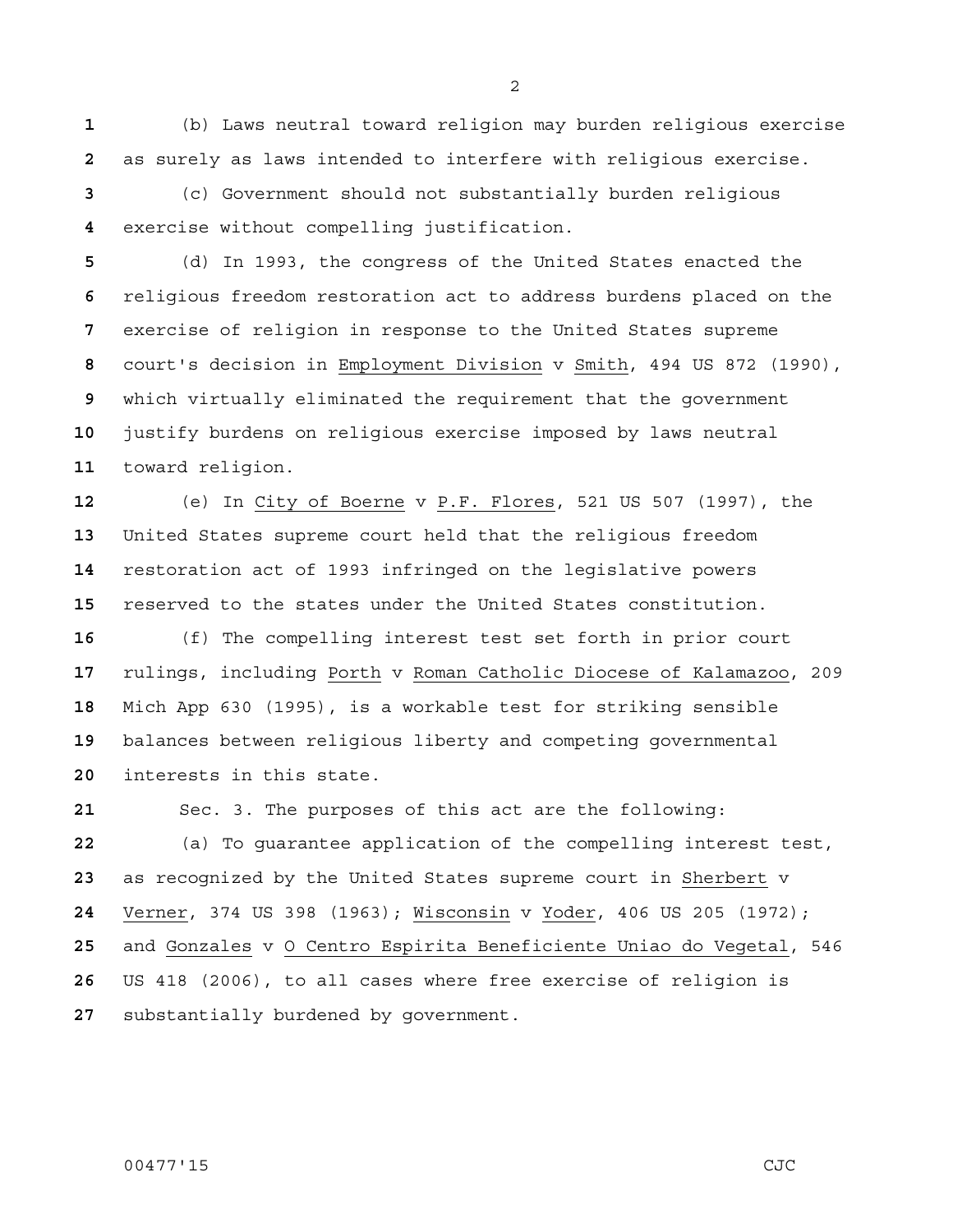(b) To provide a claim or defense to persons whose religious exercise is substantially burdened by government.

Sec. 4. As used in this act:

(a) "Demonstrates" means meets the burdens of going forward with the evidence and of persuasion.

(b) "Exercise of religion" means the practice or observance of religion, including an act or refusal to act, that is substantially motivated by a sincerely held religious belief, whether or not compelled by or central to a system of religious belief.

(c) "Government" means any branch, department, agency, division, bureau, board, commission, council, authority, instrumentality, employee, official, or other entity of this state or a political subdivision of this state, or a person acting under color of law.

Sec. 5. (1) Except as provided in subsection (2), government shall not substantially burden a person's exercise of religion, even if the burden results from a rule of general applicability.

(2) Government may substantially burden a person's exercise of religion only if it demonstrates that application of the burden to that person's exercise of religion in that particular instance is both of the following:

(a) In furtherance of a compelling governmental interest.

(b) The least restrictive means of furthering that compelling governmental interest.

(3) A person whose religious exercise has been burdened in violation of this section may assert that violation as a claim or defense in any judicial or administrative proceeding and obtain

## 00477'15 CJC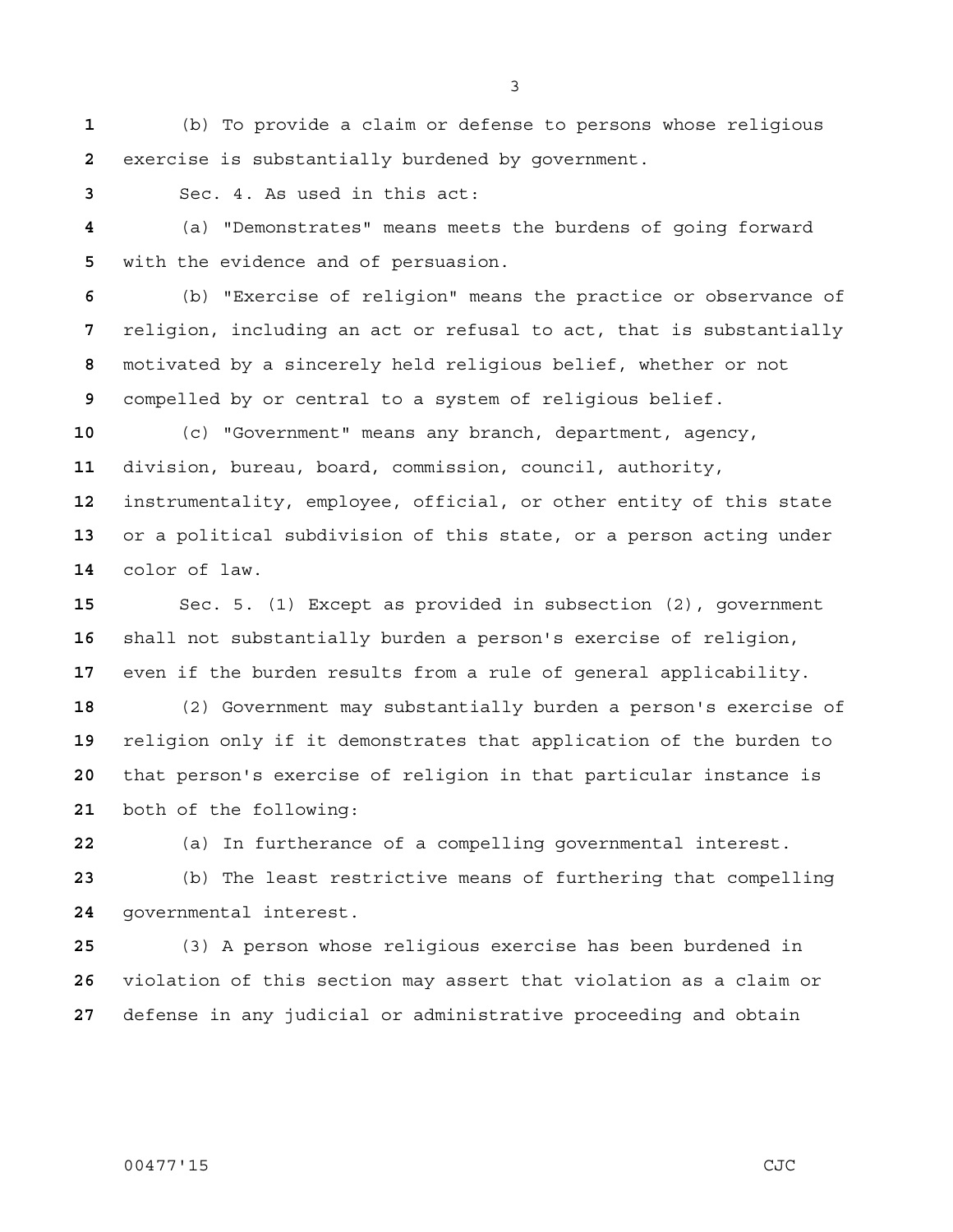appropriate relief, including equitable relief, against government.

(4) A court or tribunal may award all or a portion of the costs of litigation, including reasonable attorney fees, to a person who prevails against government under this section.

Sec. 6. (1) Section 5 applies to all laws of this state and of a political subdivision of this state, and the implementation of those laws, whether statutory or otherwise and whether adopted before or after the effective date of this act, unless the law explicitly excludes application by reference to this act.

(2) This act shall be construed in favor of broad protection of religious exercise to the maximum extent permitted by the terms of this act, the state constitution of 1963, and the United States constitution.

(3) Nothing in this act shall be construed to authorize any burden on any religious belief.

(4) Nothing in this act shall be construed to preempt or repeal any law that is equally or more protective of religious exercise than this act.

(5) Nothing in this act shall be construed to affect, interpret, or in any way address those portions of the United States constitution or the state constitution of 1963 that prohibit laws respecting the establishment of religion. Granting government funding, benefits, or exemptions, to the extent permissible under those constitutional provisions, is not a violation of this act. As used in this subsection, the term "granting", used with respect to government funding, benefits, or exemptions, does not include the denial of government funding, benefits, or exemptions.